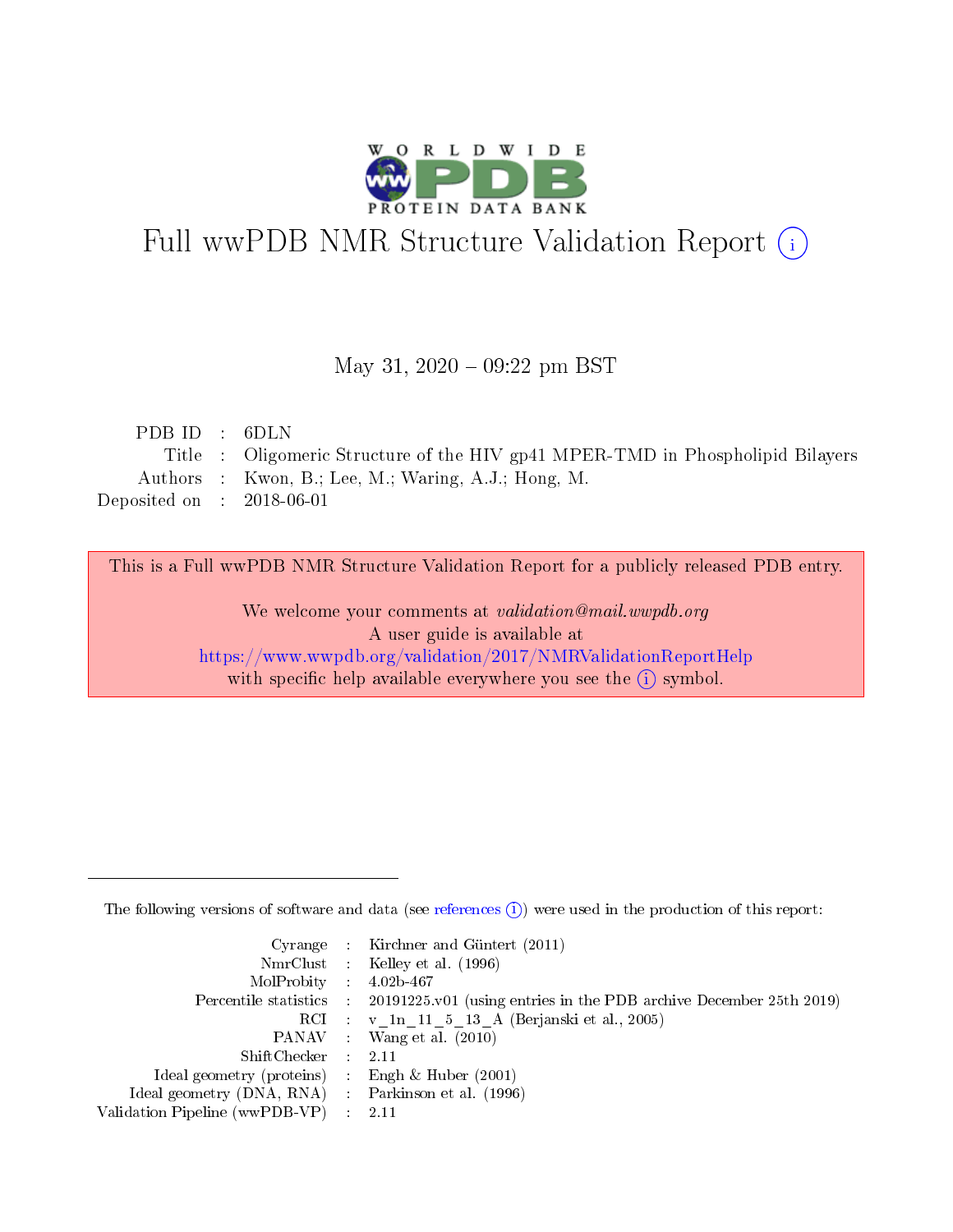# 1 [O](https://www.wwpdb.org/validation/2017/NMRValidationReportHelp#overall_quality)verall quality at a glance (i)

The following experimental techniques were used to determine the structure: SOLID-STATE NMR

The overall completeness of chemical shifts assignment is 1%.

Percentile scores (ranging between 0-100) for global validation metrics of the entry are shown in the following graphic. The table shows the number of entries on which the scores are based.



The table below summarises the geometric issues observed across the polymeric chains and their fit to the experimental data. The red, orange, yellow and green segments indicate the fraction of residues that contain outliers for  $>=3, 2, 1$  and 0 types of geometric quality criteria. A cyan segment indicates the fraction of residues that are not part of the well-defined cores, and a grey segment represents the fraction of residues that are not modelled. The numeric value for each fraction is indicated below the corresponding segment, with a dot representing fractions  $\epsilon = 5\%$ 

| Mol | $\boxed{\text{Chain}}$ Length | Quality of chain |     |    |
|-----|-------------------------------|------------------|-----|----|
|     | 39                            | 74%              | 18% | 8% |
|     | 39                            | 72%              | 28% |    |
|     | 39                            | 77%              | 21% |    |

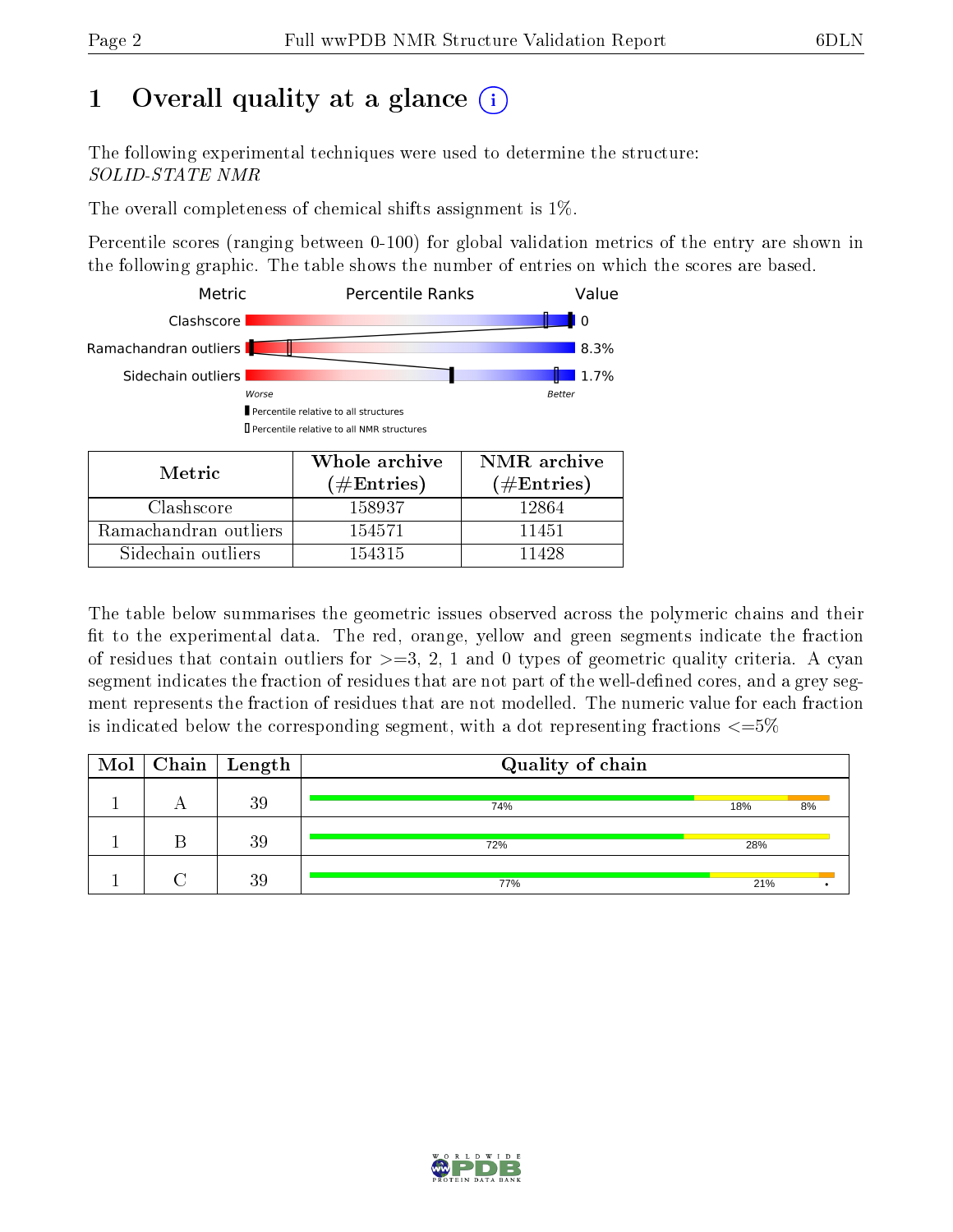# 2 Ensemble composition and analysis  $(i)$

This entry contains 10 models. Model 10 is the overall representative, medoid model (most similar to other models). The authors have identified model 1 as representative, based on the following criterion: fewest violations.

The following residues are included in the computation of the global validation metrics.

| Well-defined (core) protein residues |                                           |                                    |  |  |  |  |  |  |  |
|--------------------------------------|-------------------------------------------|------------------------------------|--|--|--|--|--|--|--|
|                                      | Well-defined core   Residue range (total) | Backbone RMSD $(A)$   Medoid model |  |  |  |  |  |  |  |
|                                      | $A:1-A:39$ , B:40-B:78, C:79-             | 0.42                               |  |  |  |  |  |  |  |
|                                      | C:117(117)                                |                                    |  |  |  |  |  |  |  |

Ill-defined regions of proteins are excluded from the global statistics.

Ligands and non-protein polymers are included in the analysis.

The models can be grouped into 2 clusters. No single-model clusters were found.

| Cluster number | Models        |
|----------------|---------------|
|                | 2, 3, 4, 5, 6 |
|                |               |

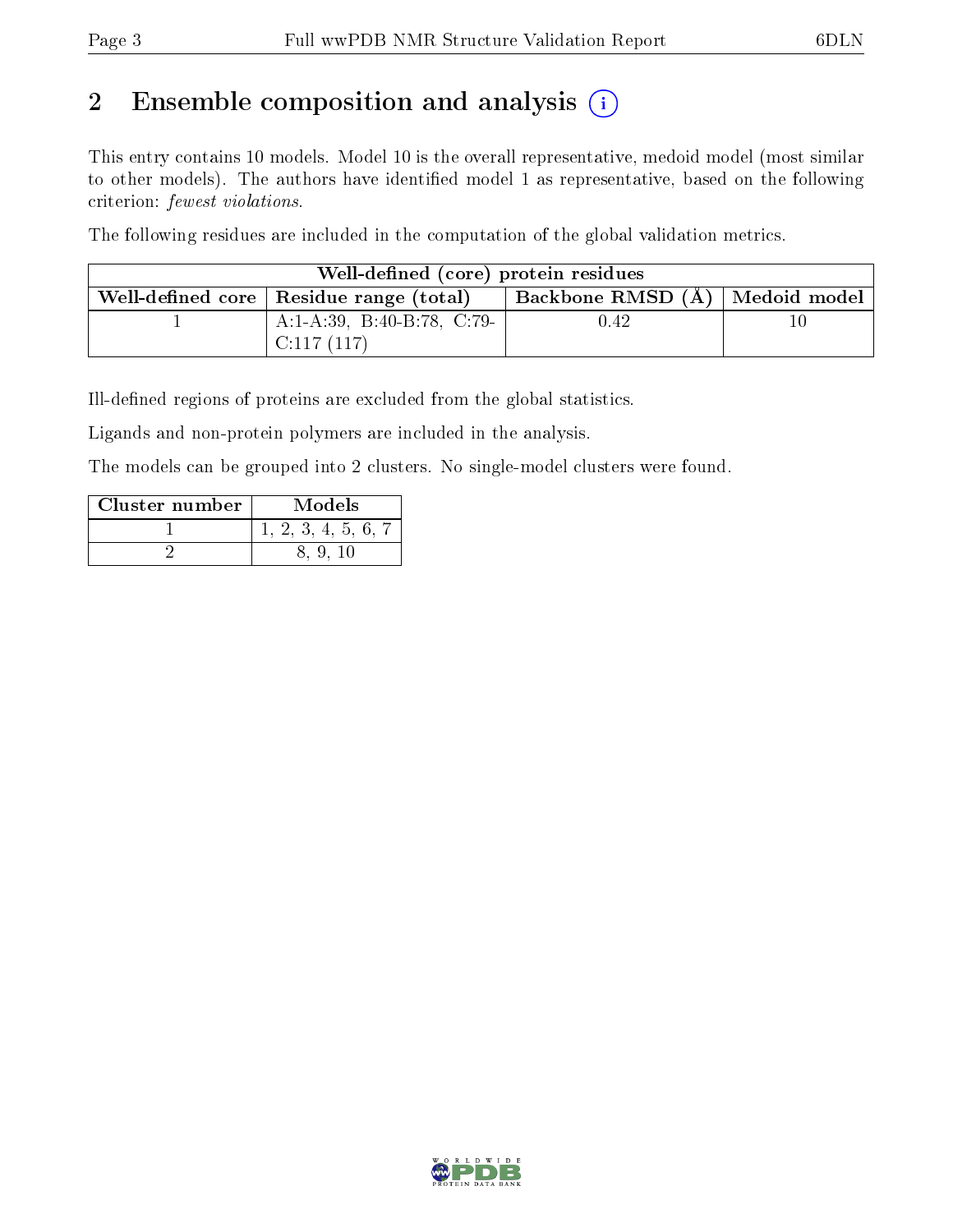# 3 Entry composition (i)

There is only 1 type of molecule in this entry. The entry contains 2043 atoms, of which 1041 are hydrogens and 0 are deuteriums.

| Mol |        | Chain   Residues | Atoms           |                         |              |                 |       |  |                  |  |  |
|-----|--------|------------------|-----------------|-------------------------|--------------|-----------------|-------|--|------------------|--|--|
|     |        | 39               | Total C H       |                         |              |                 | N O S |  | $\left( \right)$ |  |  |
|     |        |                  | 681             |                         | 234 347      | $52-$           | 47    |  |                  |  |  |
|     | B      | 39               | Total C H N O S |                         |              |                 |       |  | $\left( \right)$ |  |  |
|     |        |                  | 681             |                         | 234 347 52   |                 | 47 1  |  |                  |  |  |
|     | $\cap$ | 39               | Total           | $\overline{\mathbf{C}}$ | $\mathbf{H}$ | $N$ O           |       |  |                  |  |  |
|     |        |                  | 681             |                         | 234 347      | 52 <sub>z</sub> |       |  |                  |  |  |

Molecule 1 is a protein called Transmembrane protein gp41.

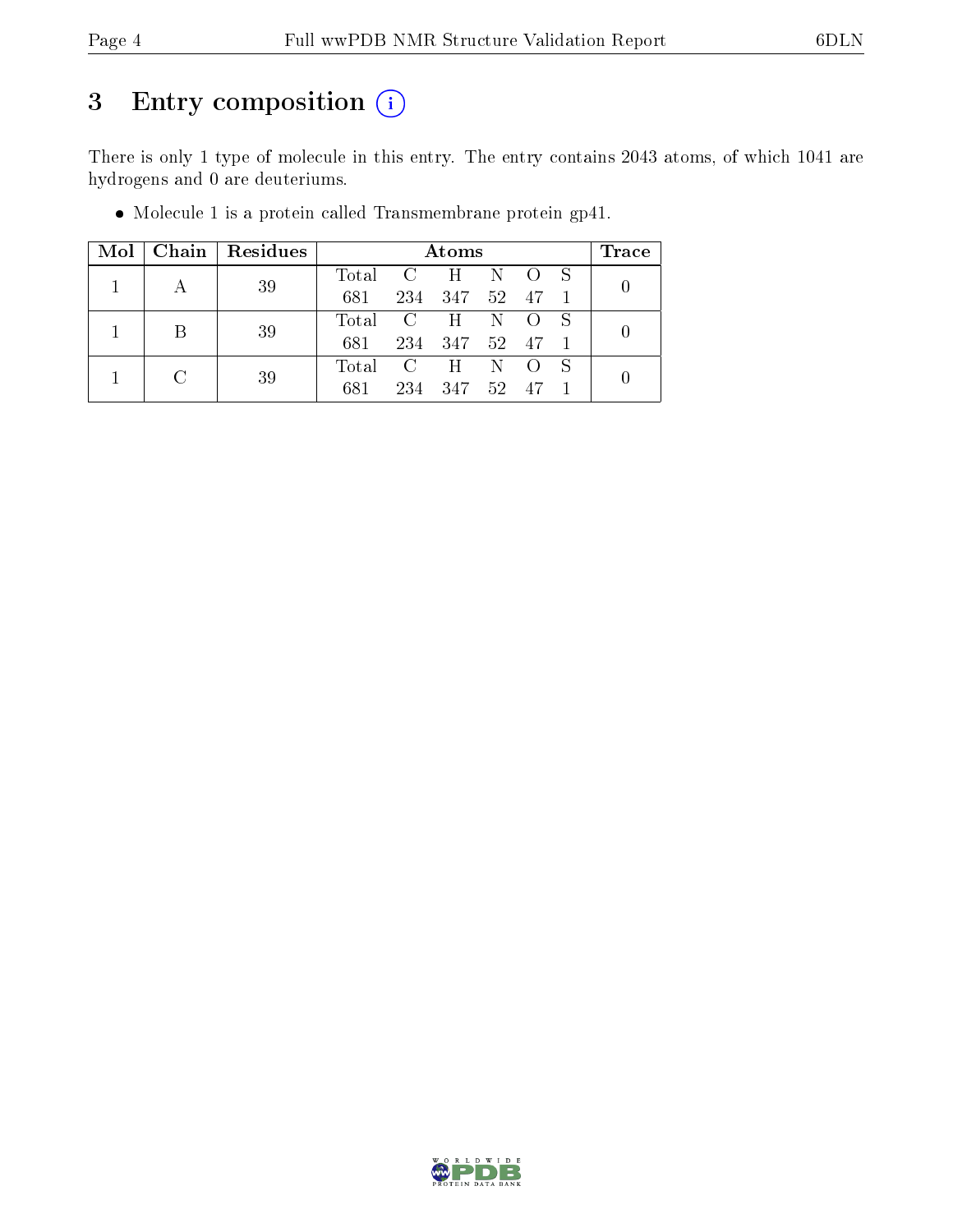# 4 Residue-property plots  $\binom{1}{1}$

# <span id="page-4-0"></span>4.1 Average score per residue in the NMR ensemble

These plots are provided for all protein, RNA and DNA chains in the entry. The first graphic is the same as shown in the summary in section 1 of this report. The second graphic shows the sequence where residues are colour-coded according to the number of geometric quality criteria for which they contain at least one outlier: green  $= 0$ , yellow  $= 1$ , orange  $= 2$  and red  $= 3$  or more. Stretches of 2 or more consecutive residues without any outliers are shown as green connectors. Residues which are classified as ill-defined in the NMR ensemble, are shown in cyan with an underline colour-coded according to the previous scheme. Residues which were present in the experimental sample, but not modelled in the final structure are shown in grey.

• Molecule 1: Transmembrane protein gp41



# 4.2 Scores per residue for each member of the ensemble

Colouring as in section [4.1](#page-4-0) above.

## 4.2.1 Score per residue for model 1



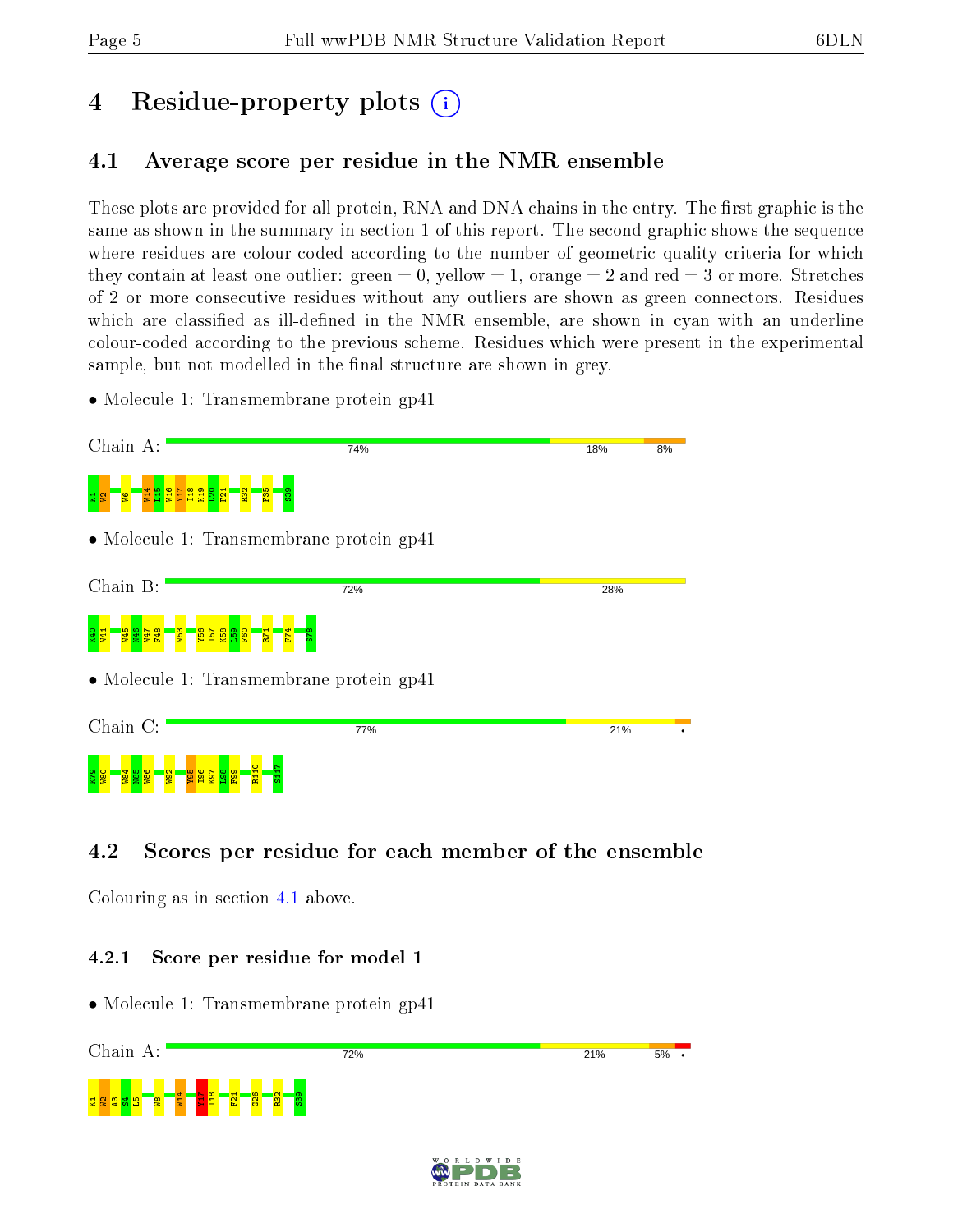- Molecule 1: Transmembrane protein gp41 Chain B: 79% 21%  $\frac{1}{3}$   $\frac{3}{2}$   $\frac{3}{2}$   $\frac{3}{2}$   $\frac{3}{2}$   $\frac{3}{2}$  $\frac{66}{66}$  $\overline{181}$ V68 R71  $E_{\parallel}$  $\mathbb{F}^2$ S78 • Molecule 1: Transmembrane protein gp41 Chain C: 77% 21% I100 V103 L106 V107 F113 S117 <u>g 1<mark>8</mark> ba</u>g 8  $\frac{6}{5}$ 4.2.2 Score per residue for model 2 • Molecule 1: Transmembrane protein gp41 Chain A: 69% 28% t <mark>a Li</mark>nda I18 K19  $\frac{23}{2}$  $\frac{26}{5}$  $\frac{29}{2}$  $\frac{22}{2}$ V37  $\frac{8}{2}$  $\frac{3}{2}$ • Molecule 1: Transmembrane protein gp41 Chain B: 77% 23% F74 8 달 <mark>- 달 - 운</mark>  $\frac{1}{2}$ Y56 I57 K58  $\overline{17}$ S78 • Molecule 1: Transmembrane protein gp41 Chain C: 67% 31% R110 F113 S117 K79 W80 W84 N85 W86 F87  $\frac{8}{2}$  $\frac{1}{2}$  $\frac{8}{26}$  $\frac{8}{10}$  $\frac{16}{2}$  $\frac{8}{2}$  $\frac{8}{56}$ N91 4.2.3 Score per residue for model 3 • Molecule 1: Transmembrane protein gp41 Chain A: 72% 21%  $8%$
- Molecule 1: Transmembrane protein gp41

tz <mark>일</mark> 역 명 <mark>명</mark> 명

 $\mathbf{e}$ W14  $\frac{16}{11}$ W16 Y17 I18 K19 V29  $\frac{1}{25}$  $\frac{3}{2}$ 

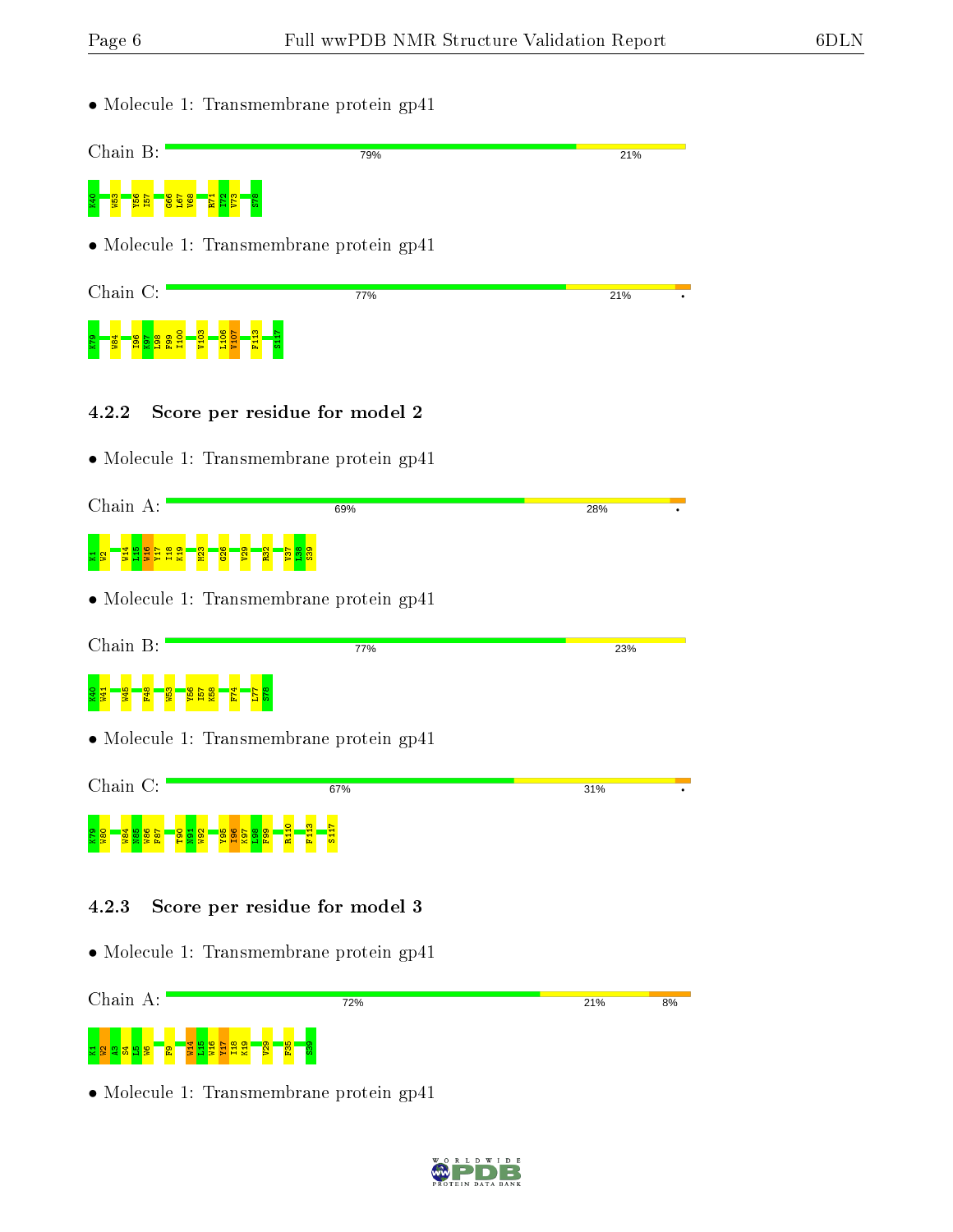| Chain B:                                                                                                               | 72%                                              | 26%       |
|------------------------------------------------------------------------------------------------------------------------|--------------------------------------------------|-----------|
|                                                                                                                        |                                                  |           |
|                                                                                                                        | • Molecule 1: Transmembrane protein gp41         |           |
| Chain C:                                                                                                               | 74%                                              | 23%       |
| <u> 485<br/>1964</u>                                                                                                   |                                                  |           |
| 4.2.4                                                                                                                  | Score per residue for model 4                    |           |
|                                                                                                                        | $\bullet$ Molecule 1: Transmembrane protein gp41 |           |
| Chain A:                                                                                                               | 79%                                              | 15%       |
|                                                                                                                        |                                                  |           |
|                                                                                                                        | $\bullet$ Molecule 1: Transmembrane protein gp41 |           |
| Chain B:                                                                                                               | 82%                                              | 15%       |
|                                                                                                                        |                                                  |           |
|                                                                                                                        | $\bullet$ Molecule 1: Transmembrane protein gp41 |           |
| Chain C:                                                                                                               | 79%                                              | 18%       |
| EN <u>y en en angles en 1950</u> en 1960 en 1970 en 1970 en 1970 en 1970 en 1970 en 1970 en 1970 en 1970 en 1970 en 19 |                                                  |           |
| 4.2.5                                                                                                                  | Score per residue for model 5                    |           |
|                                                                                                                        | $\bullet$ Molecule 1: Transmembrane protein gp41 |           |
| Chain A:                                                                                                               | 74%                                              | 18%<br>8% |
|                                                                                                                        |                                                  |           |
|                                                                                                                        | $\bullet$ Molecule 1: Transmembrane protein gp41 |           |
| Chain B:                                                                                                               | 74%                                              | 23%       |
|                                                                                                                        |                                                  |           |

WORLDWIDE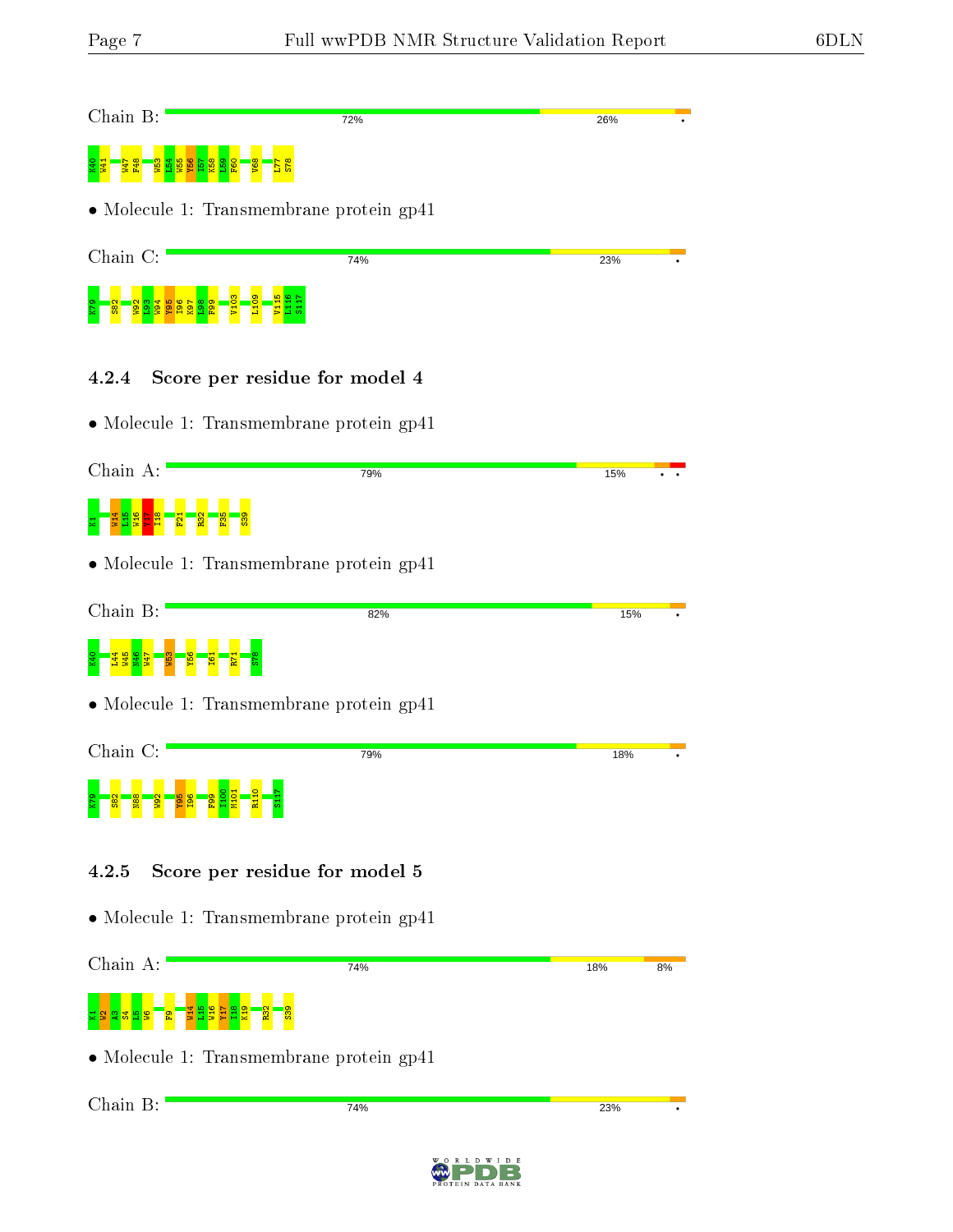

• Molecule 1: Transmembrane protein gp41

| Chain C:                                                               | 82% | 13% | 5% |
|------------------------------------------------------------------------|-----|-----|----|
| $\frac{58}{624}$<br><b>O</b><br>$\sim$<br>801<br>1961<br>⊣<br>×<br>-to |     |     |    |

### 4.2.6 Score per residue for model 6

• Molecule 1: Transmembrane protein gp41

| Chain A:                                                     | 69%                                                 | 23%<br>5% |
|--------------------------------------------------------------|-----------------------------------------------------|-----------|
| $\overline{5}$                                               | <mark>ន្ត្រី នី ង្ក ង្ក ង្ក ង្ក្</mark><br><b>B</b> |           |
|                                                              | • Molecule 1: Transmembrane protein gp41            |           |
| Chain B:                                                     | 72%                                                 | 26%       |
| <b>PO</b><br>EG1<br>N <sub>162</sub><br>ыq<br>ĩΩ,            |                                                     |           |
|                                                              | $\bullet$ Molecule 1: Transmembrane protein gp41    |           |
| Chain C:                                                     | 74%                                                 | 23%       |
| 4<br>3<br><b>PLI</b><br>0<br><b><u> 2885</u></b><br>S.<br>္တ |                                                     |           |
|                                                              | Seem non nooidus for model $\overline{7}$           |           |

## 4.2.7 Score per residue for model 7

• Molecule 1: Transmembrane protein gp41



| Chain B:                                                                                       | 82%                       | 15% |
|------------------------------------------------------------------------------------------------|---------------------------|-----|
| <b>GBX</b><br>$\frac{1}{8}$<br>$\overline{\mathbf{N}}$<br>1 H<br>롰<br>$\infty$<br>ь<br>œ<br>m. | $\infty$<br>Ē<br>$\sigma$ |     |

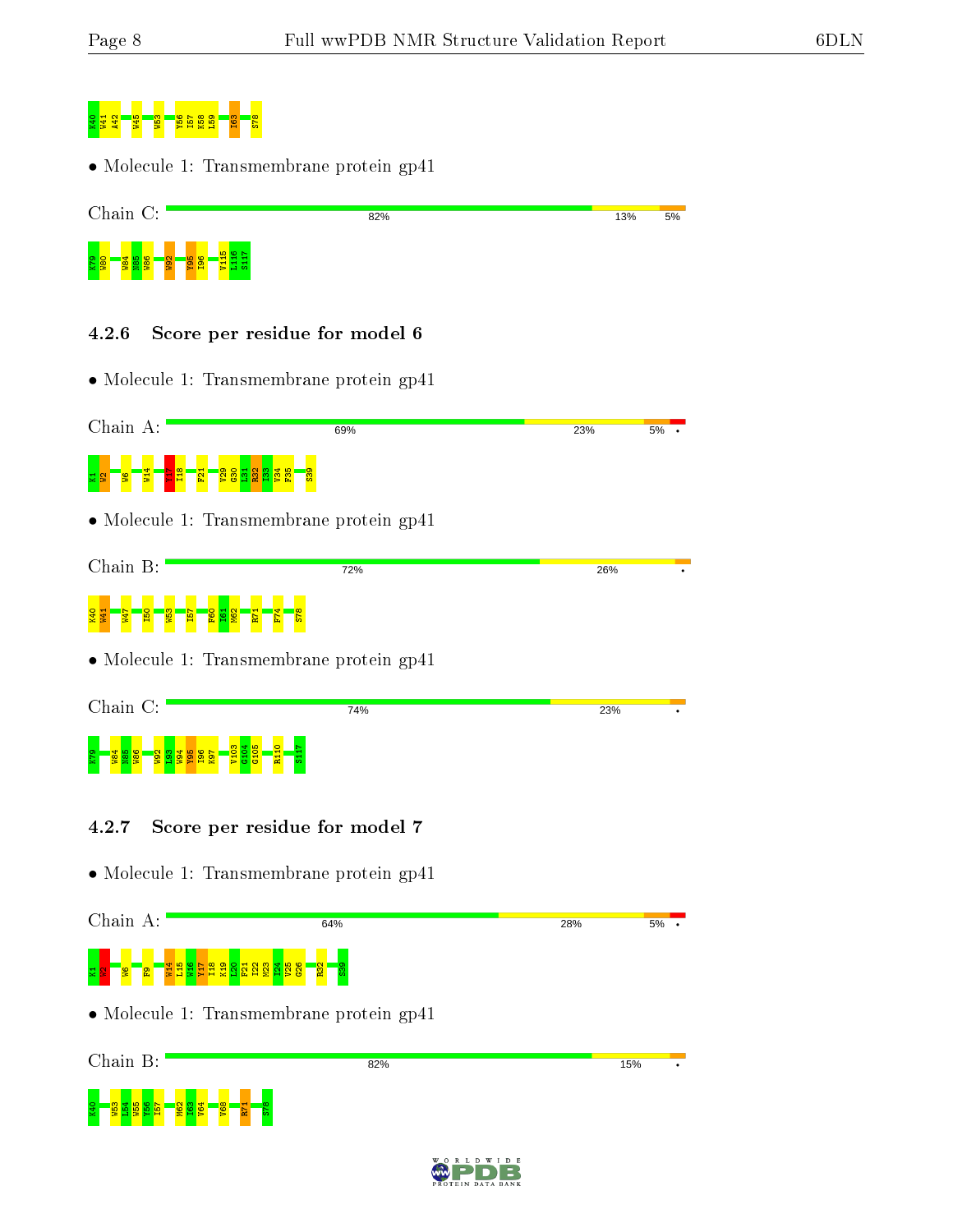• Molecule 1: Transmembrane protein gp41



#### 4.2.8 Score per residue for model 8

• Molecule 1: Transmembrane protein gp41



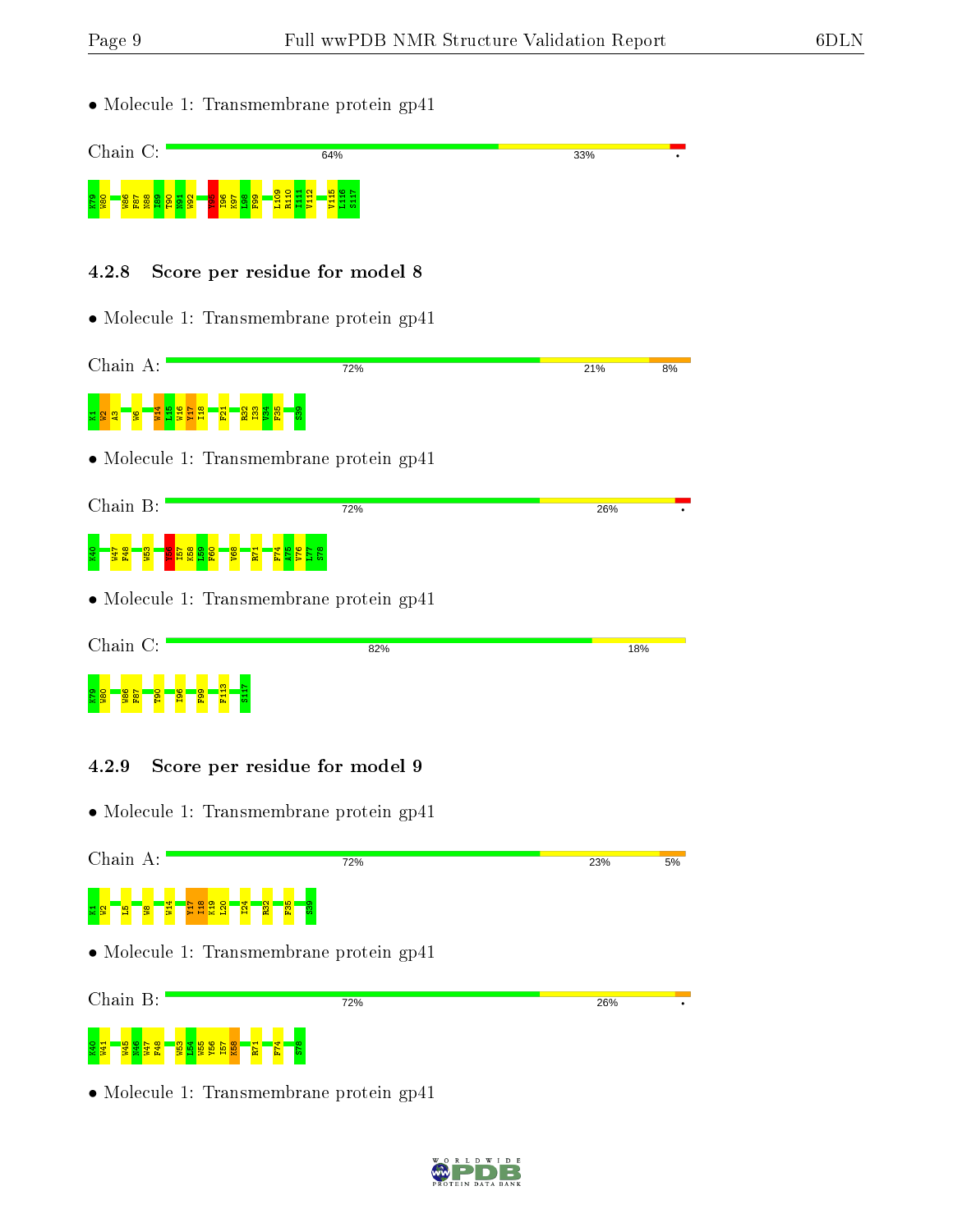Chain C: 79% **18%** R110 S117 R<mark>99 89</mark> S2 W94  $\frac{8}{26}$ I96  $\frac{8}{5}$ 

### 4.2.10 Score per residue for model 10 (medoid)

• Molecule 1: Transmembrane protein gp41

Chain A: 67% **28%** 5%  $\frac{4}{14}$ e<br>Berge  $\frac{2}{2}$  $\frac{2}{2}$  $\frac{5}{5}$  $\frac{8}{2}$  $\frac{88}{3}$ 요 알 <mark>이 알 달</mark> 요

| Chain B:                                 | 74% | 18% | 8% |
|------------------------------------------|-----|-----|----|
| K40<br><b>83</b><br><b>S3</b>            |     |     |    |
| • Molecule 1: Transmembrane protein gp41 |     |     |    |

| Chain C: |        |          |                             |   |                                          |                        | 77% | 21% |  |
|----------|--------|----------|-----------------------------|---|------------------------------------------|------------------------|-----|-----|--|
| K79      | 4<br>÷ | ၜႍ<br>нw | <b>O</b><br><u>तता सत्त</u> | ᆔ | <b>NO</b><br>$\mathbf{r}$<br><b>Page</b> | <b>O</b> h<br>ᆏ<br>പ ഗ |     |     |  |

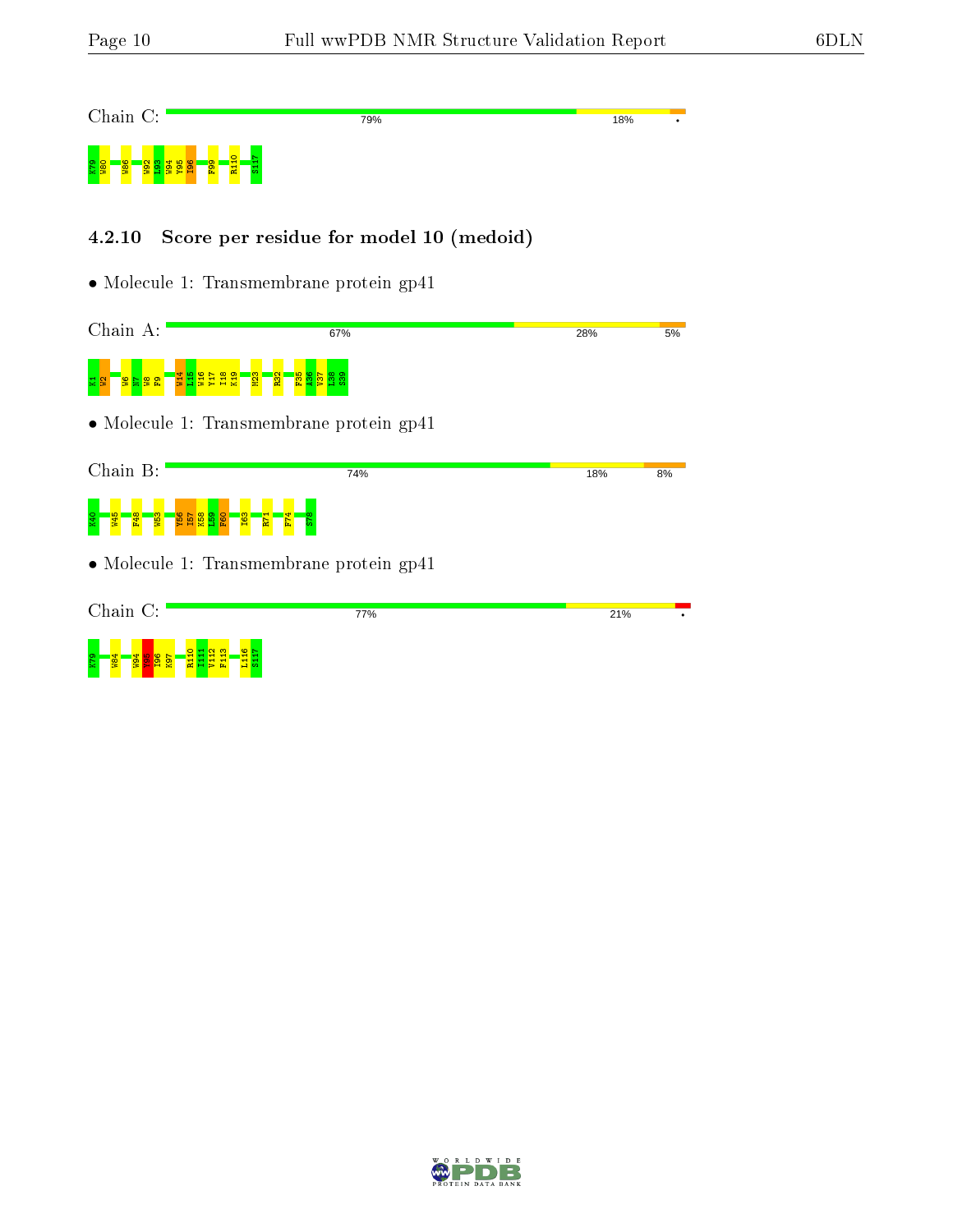# 5 Refinement protocol and experimental data overview  $\binom{1}{k}$

The models were refined using the following method: molecular dynamics, molecular dynamics.

Of the 100 calculated structures, 10 were deposited, based on the following criterion: *structures* with the lowest energy.

The following table shows the software used for structure solution, optimisation and refinement.

| Software name  | $\mid$ Classification | Version |
|----------------|-----------------------|---------|
| <b>GROMACS</b> | refinement            |         |
| CHARMM-GUI     | refinement            |         |
| <b>GROMACS</b> | structure calculation |         |
| CHARMM-GUI     | structure calculation |         |

The following table shows chemical shift validation statistics as aggregates over all chemical shift files. Detailed validation can be found in section  $6$  of this report.

| Chemical shift file $(s)$                    | input cs.cif |
|----------------------------------------------|--------------|
| Number of chemical shift lists               |              |
| Total number of shifts                       | 23           |
| Number of shifts mapped to atoms             | 23           |
| Number of unparsed shifts                    |              |
| Number of shifts with mapping errors         |              |
| Number of shifts with mapping warnings       |              |
| Assignment completeness (well-defined parts) |              |

Note: This is a solid-state NMR structure, where hydrogen atoms are typically not assigned a chemical shift value, which may lead to lower completeness of assignment measure.

No validations of the models with respect to experimental NMR restraints is performed at this time.

COVALENT-GEOMETRY INFOmissingINFO

# 5.1 Too-close contacts (i)

In the following table, the Non-H and H(model) columns list the number of non-hydrogen atoms and hydrogen atoms in each chain respectively. The H(added) column lists the number of hydrogen atoms added and optimized by MolProbity. The Clashes column lists the number of clashes averaged over the ensemble.

| Mol |     | Chain   Non-H   $H(model)$   $H(added)$   Clashes |  |
|-----|-----|---------------------------------------------------|--|
|     | 334 |                                                   |  |
|     |     |                                                   |  |

Continued on next page...

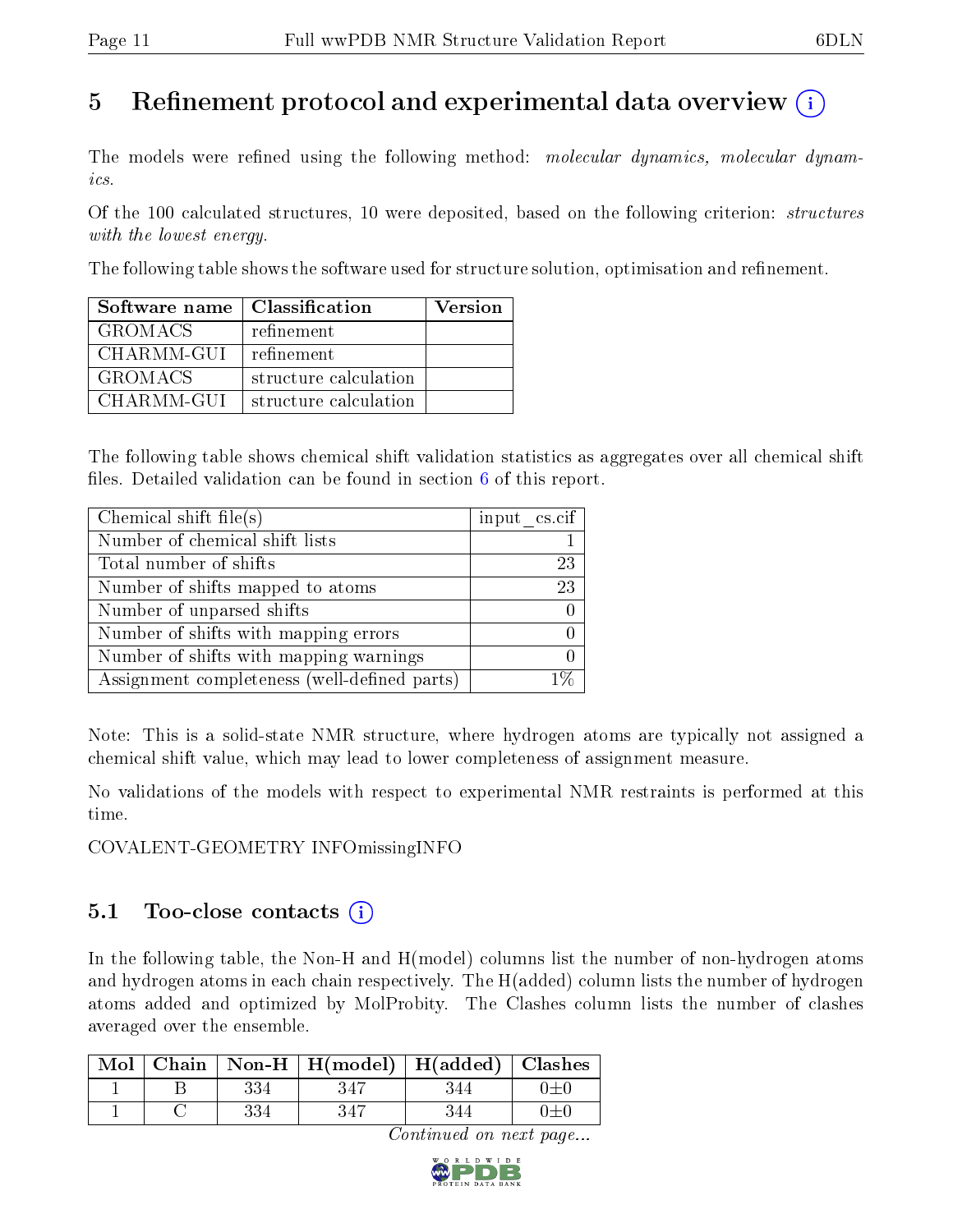Continued from previous page...

|  |       | $\boxed{\text{Mol}$ Chain   Non-H   H(model)   H(added)   Clashes |       |  |
|--|-------|-------------------------------------------------------------------|-------|--|
|  | 10020 | 10410                                                             | 10350 |  |

The all-atom clashscore is defined as the number of clashes found per 1000 atoms (including hydrogen atoms). The all-atom clashscore for this structure is 0.

All unique clashes are listed below, sorted by their clash magnitude.

| Atom-1                                                      | Atom-2                              | $Clash(\AA)$ | Distance(A) | Models |       |
|-------------------------------------------------------------|-------------------------------------|--------------|-------------|--------|-------|
|                                                             |                                     |              |             | Worst  | Total |
| 1:B:68:VAL:HG21                                             | $1:$ C $:103:$ VAL $:$ HG $13$      | 0.46         | 1.87        |        |       |
| 1:B:68:VAL:HG22                                             | $1:\mathrm{C}:107:\mathrm{VAL}:CG2$ | 0.43         | 2.43        |        |       |
| $1 \cdot B \cdot 59 \cdot I \cdot F \cdot I \cdot \bigcirc$ | 1: B: 63: ILE: HG22                 | 0.41         | 2.16        |        |       |

# 5.2 Torsion angles  $(i)$

## 5.2.1 Protein backbone  $(i)$

In the following table, the Percentiles column shows the percent Ramachandran outliers of the chain as a percentile score with respect to all PDB entries followed by that with respect to all NMR entries. The Analysed column shows the number of residues for which the backbone conformation was analysed and the total number of residues.

| Mol | Chain | Analysed          | Favoured                   | Allowed               | Outliers          | Percentiles       |
|-----|-------|-------------------|----------------------------|-----------------------|-------------------|-------------------|
|     |       | $37/39$ (95%)     | $31\pm1(84\pm3\%)$         | $2\pm1(6\pm3\%)$      | $4\pm1(10\pm3\%)$ | $1$   9           |
|     | B     | $37/39$ (95%)     | $32\pm1(85\pm2\%)$         | $3 \pm 1 (7 \pm 3\%)$ | $3\pm1(8\pm3\%)$  | $\blacksquare$ 14 |
|     |       | $37/39$ (95%)     | 33 $\pm 0$ (88 $\pm 1\%$ ) | $2\pm1(5\pm3\%)$      | $3\pm1(7\pm3\%)$  | $\vert$ 17        |
| All | All   | $1110/1170$ (95%) | 953 (86%)                  | 65 (6%)               | $92(8\%)$         | $\blacksquare$    |

All 15 unique Ramachandran outliers are listed below. They are sorted by the frequency of occurrence in the ensemble.

| Mol | Chain | Res | <b>Type</b> | Models (Total) |
|-----|-------|-----|-------------|----------------|
|     | А     | 14  | TRP         | 10             |
|     | ( )   | 96  | ILE         | 10             |
|     |       | 53  | TRP         | 10             |
|     | А     | 18  | ILE         | 9              |
| 1   |       | 17  | <b>TYR</b>  | 9              |
| 1   | R     | 57  | ILE         | 8              |
|     | C     | 95  | <b>TYR</b>  | 6              |
|     |       | 58  | <b>LYS</b>  | 6              |
|     |       | 92  | TRP         | 5              |

Continued on next page...

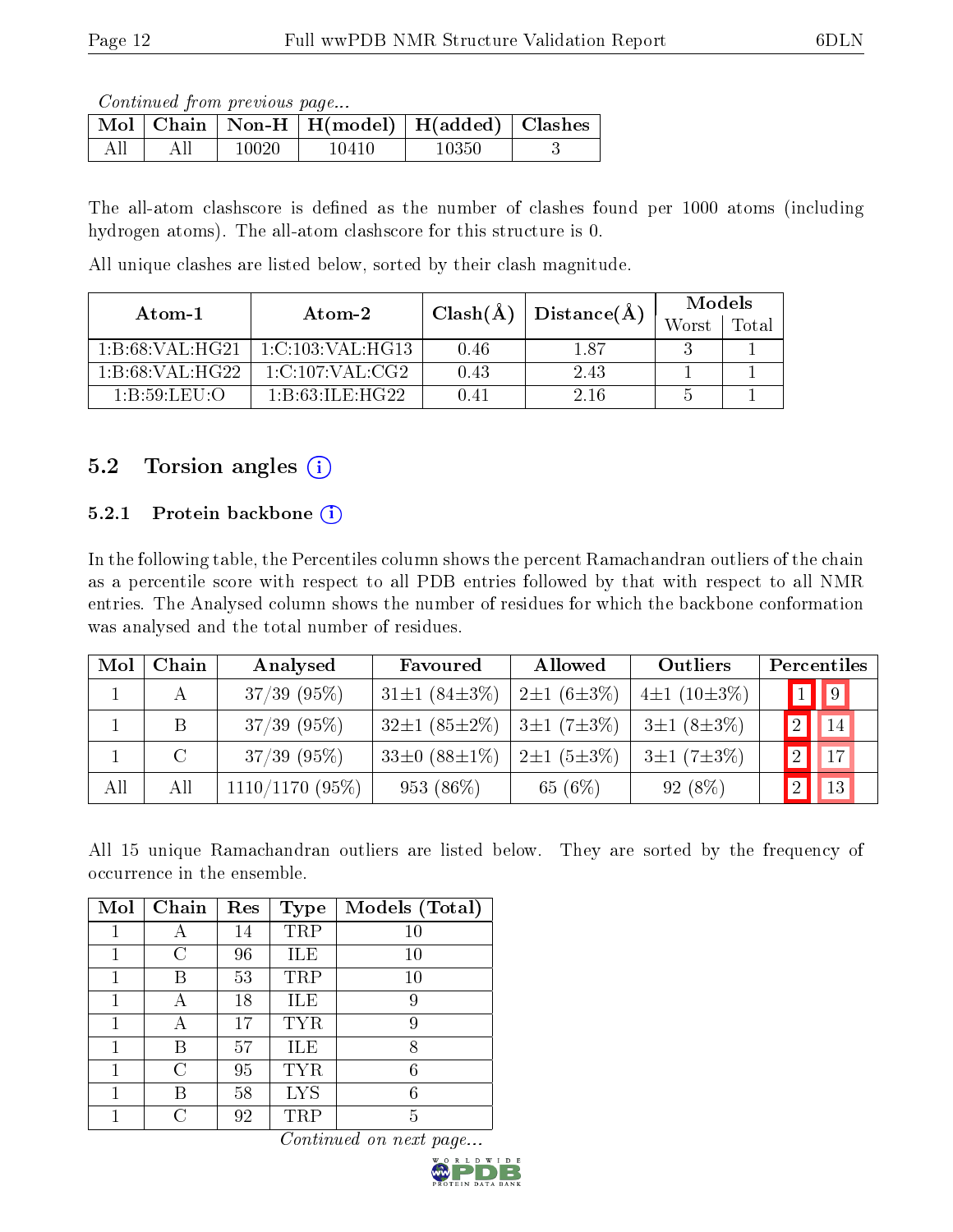| Mol | Chain | Res | <b>Type</b> | Models (Total) |
|-----|-------|-----|-------------|----------------|
|     |       | 19  | <b>LYS</b>  |                |
|     |       | 9   | TRP         |                |
|     |       | 97  | <b>LYS</b>  |                |
|     |       | 56  | <b>TYR</b>  |                |
|     |       | 41  | <b>TRP</b>  |                |
|     |       | 33  | H.E         |                |

Continued from previous page...

#### 5.2.2 Protein sidechains (i)

In the following table, the Percentiles column shows the percent sidechain outliers of the chain as a percentile score with respect to all PDB entries followed by that with respect to all NMR entries. The Analysed column shows the number of residues for which the sidechain conformation was analysed and the total number of residues.

| Mol | Chain         | Analysed           | Rotameric                 | Outliers                | Percentiles       |
|-----|---------------|--------------------|---------------------------|-------------------------|-------------------|
|     | A             | $34/34$ (100%)     | $33\pm1(97\pm2\%)$        | $1\pm1(3\pm2\%)$        | 42 88             |
|     | B.            | $34/34$ (100%)     | 34 $\pm$ 1 (99 $\pm$ 2\%) | $0 \pm 1$ $(1 \pm 2\%)$ | $\sqrt{97}$<br>79 |
|     | $\mathcal{C}$ | $34/34$ (100%)     | 34 $\pm$ 0 (99 $\pm$ 1%)  | $0\pm 0$ $(1\pm 1\%)$   | $\sqrt{97}$<br>79 |
| All | All           | $1020/1020(100\%)$ | $1003(98\%)$              | 17 $(2\%)$              | 94<br>62          |

All 10 unique residues with a non-rotameric sidechain are listed below. They are sorted by the frequency of occurrence in the ensemble.

| Mol | Chain | Res | <b>Type</b> | Models (Total) |
|-----|-------|-----|-------------|----------------|
|     |       | 2   | TRP         | 8              |
|     | В     | 40  | <b>LYS</b>  | 1              |
|     | В     | 50  | ILE         |                |
|     | C     | 109 | LEU         |                |
| 1   | А     | 34  | VAL         | 1              |
|     |       |     | <b>LYS</b>  |                |
|     | C     | 96  | ILE         |                |
|     | C     | 112 | VAL         |                |
|     | В     | 63  | ĦЕ          |                |
|     |       | 29  |             |                |

## 5.2.3 RNA (i)

There are no RNA molecules in this entry.

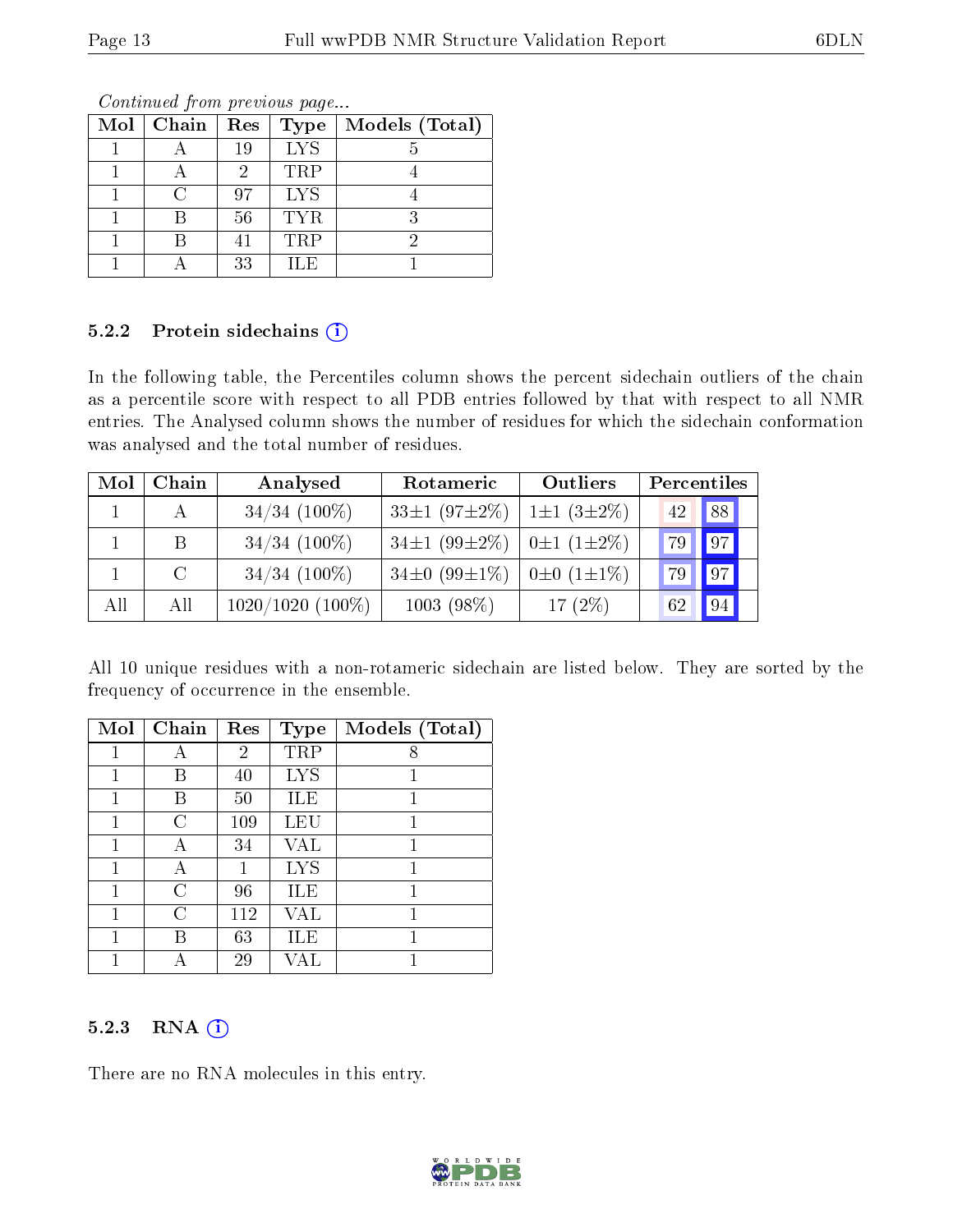# 5.3 Non-standard residues in protein, DNA, RNA chains (i)

There are no non-standard protein/DNA/RNA residues in this entry.

## 5.4 Carbohydrates (i)

There are no carbohydrates in this entry.

# 5.5 Ligand geometry  $(i)$

There are no ligands in this entry.

## 5.6 [O](https://www.wwpdb.org/validation/2017/NMRValidationReportHelp#nonstandard_residues_and_ligands)ther polymers  $(i)$

There are no such molecules in this entry.

# 5.7 Polymer linkage issues (i)

There are no chain breaks in this entry.

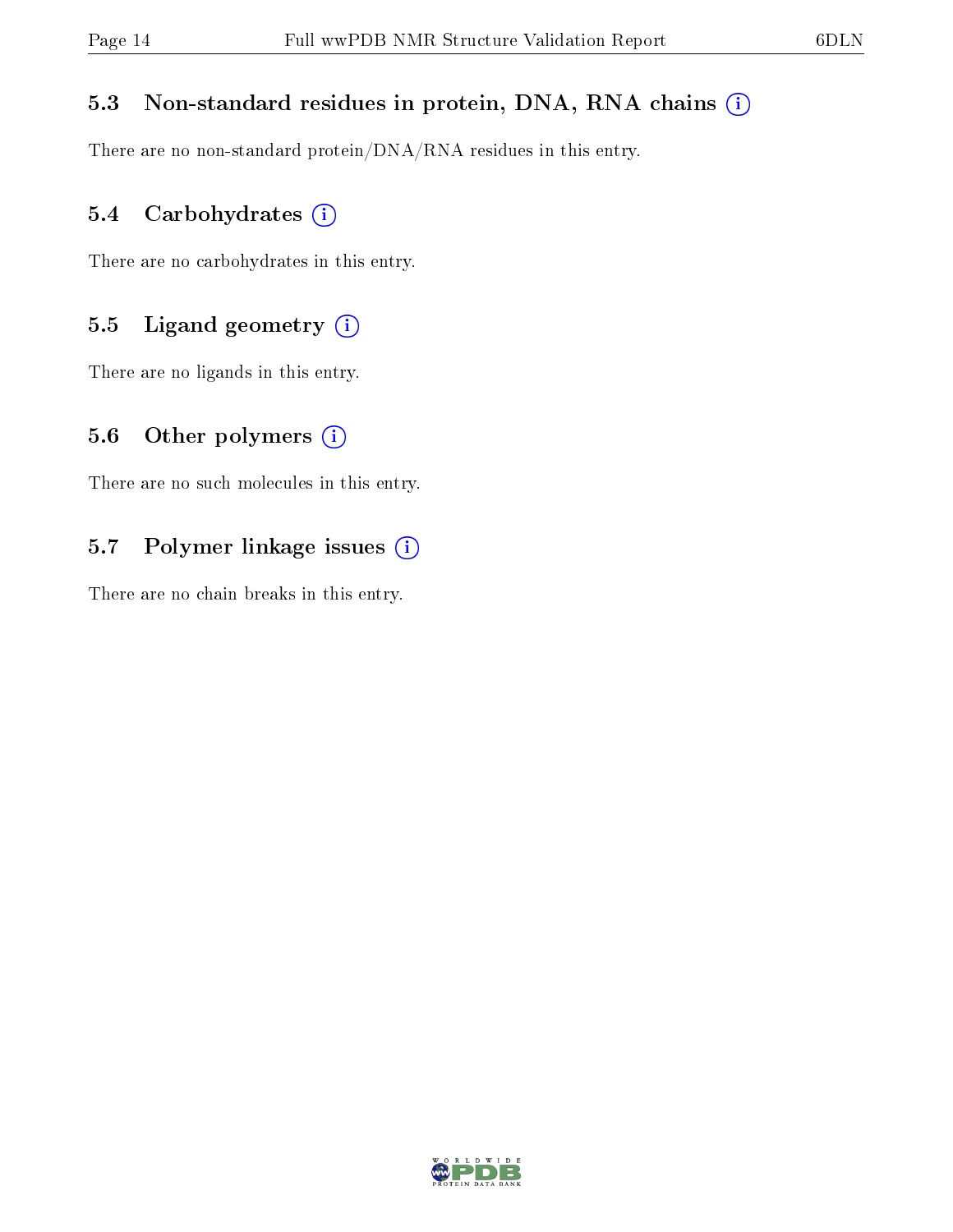# <span id="page-14-0"></span>6 Chemical shift validation  $\binom{1}{k}$

The completeness of assignment taking into account all chemical shift lists is  $1\%$  for the well-defined parts and 1% for the entire structure.

# 6.1 Chemical shift list 1

File name: input\_cs.cif

Chemical shift list name: *chemical shift mpertm.txt* 

# 6.1.1 Bookkeeping (i)

The following table shows the results of parsing the chemical shift list and reports the number of nuclei with statistically unusual chemical shifts.

| Total number of shifts                  | 23 |
|-----------------------------------------|----|
| Number of shifts mapped to atoms        | 23 |
| Number of unparsed shifts               |    |
| Number of shifts with mapping errors    |    |
| Number of shifts with mapping warnings  |    |
| Number of shift outliers (ShiftChecker) |    |

## 6.1.2 Chemical shift referencing  $(i)$

No chemical shift referencing corrections were calculated (not enough data).

## 6.1.3 Completeness of resonance assignments  $(i)$

The following table shows the completeness of the chemical shift assignments for the well-defined regions of the structure. The overall completeness is 1%, i.e. 23 atoms were assigned a chemical shift out of a possible 1581. 0 out of 30 assigned methyl groups (LEU and VAL) were assigned stereospecifically.

|           | Total          | $\mathbf{H}^{\perp}$ | $^{13}C$      | 15 <sub>N</sub> |
|-----------|----------------|----------------------|---------------|-----------------|
| Backbone  | 10/585(2%)     | $0/234(0\%)$         | 10/234(4%)    | 0/117(0%)       |
| Sidechain | 13/711(2%)     | $0/411(0\%)$         | $13/276$ (5%) | $0/24(0\%)$     |
| Aromatic  | $0/285(0\%)$   | 0/147(0%)            | $0/123(0\%)$  | $0/15(0\%)$     |
| Overall   | $23/1581(1\%)$ | $0/792(0\%)$         | 23/633(4%)    | $0/156(0\%)$    |

Note: This is a solid-state NMR structure, where hydrogen atoms are typically not assigned a chemical shift value, which may lead to lower completeness of assignment measure.

The following table shows the completeness of the chemical shift assignments for the full structure.